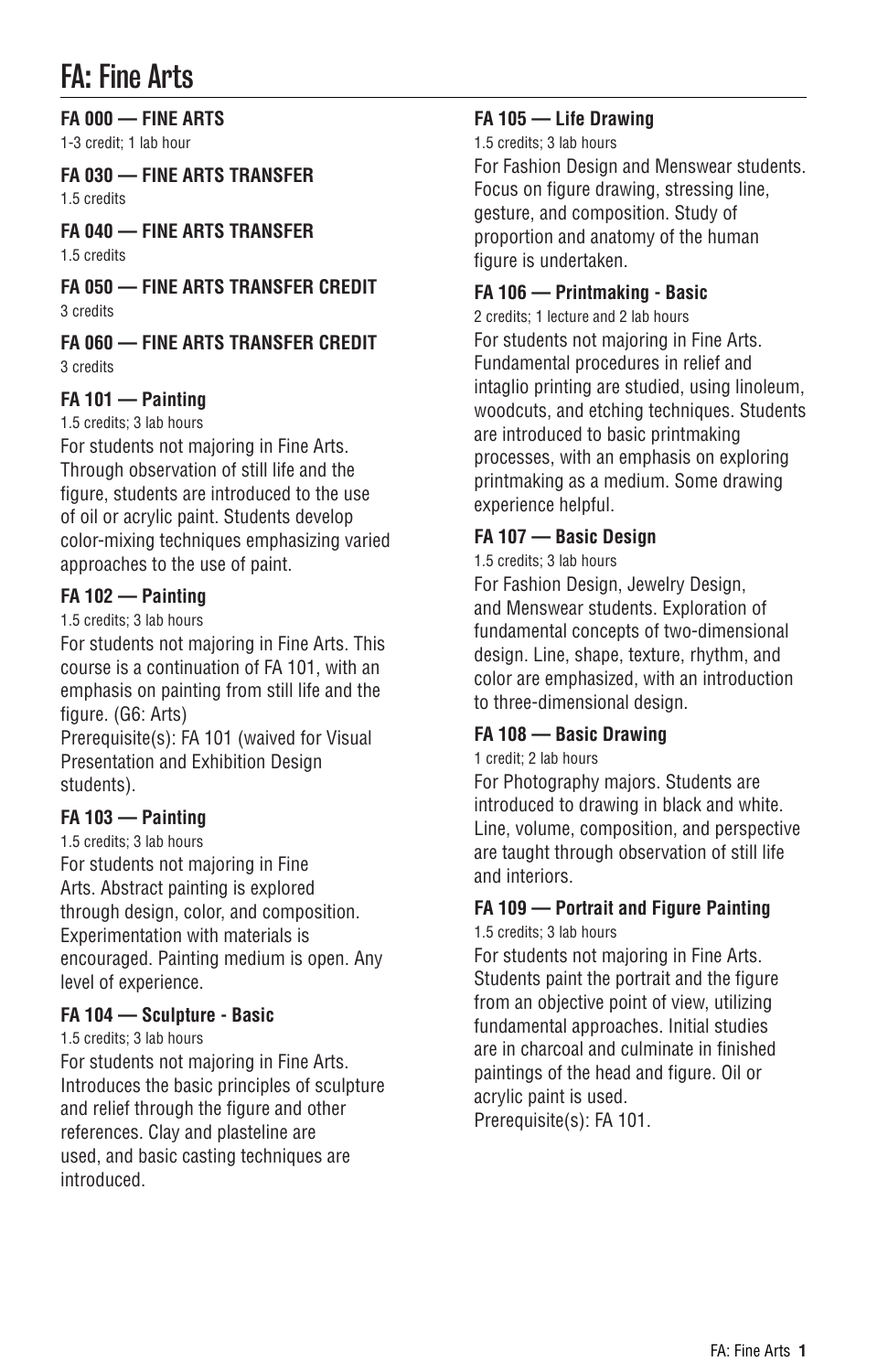### **FA 110 — Sculpture Studio: Visual Expression of Form and Space**

1.5 credits; 3 lab hours

For non-majors and anyone interested in exploring three-dimensional space and creative expression. Students explore the relationships among form, structure, material, and content using various techniques and tools. They Develop artistic skills to enhance their studies in all design fields as well as the fine arts.

#### **FA 113 — Fundamentals of Design I: 2D and Color**

1.5 credits; 0 lecture and 3 lab hours Students explore the principles of twodimensional design and color for the designer and fine artist, including the study of line, shape, positive and negative space, texture, and composition.

### **FA 114 — Fundamentals of 3D Design**

1.5 credits; 3 lab hours

The concepts basic to all three-dimensional design are studied: definition of space through the use of line, planes, and solid forms; manipulation of mass, volume, and void; the use of structural systems; the relationship of surface and color to form; and the importance of proportion and scale, light, and shadow.

#### **FA 115 — Sculpture and Casting**

1.5 credits; 3 lab hours

This course is designed to introduce sculpture and casting techniques to non-majors. The course is open to any art designer or amateur looking to use the reproduction casting technique and sculptural process to extend the horizons within their own art field.

### **FA 116 — Creative Media**

2 credits; 1 lecture and 2 lab hours

Using a wide variety of materials and design concepts, this course offers an opportunity for students to explore different approaches in creating nontraditional works of art. Emphasis is on enlarging students' capacity for imaginative expression in two- and three-dimensional projects.

### **FA 117 — Traditional Techniques in the Fine Arts**

2 credits; 1 lecture and 2 lab hours This course develops students' insight into the techniques of masterworks in art history. The course combines lectures, demonstrations, visits to museums, and hands-on work in the studio. Students study and create works using such techniques as wet and dry media, ink and silverpoint, and encaustic, tempera, and oil painting.

#### **FA 118 — Fundamentals of Design for Photography**

2 credits; 1 lecture and 2 lab hours

Students explore the principles of twodimensional design and color, including the study of line, shape, positive and negative space, texture, and composition. They apply these principles to photography by using their own photographs to complete assignments.

### **FA 119 — 2D Design for Illustrators**

1.5 credits; 3 lab hours

This design course introduces the fundamental components of two dimensional design and color theory to Illustration students. Concepts include line, shape, positive and negative space, texture, composition and color. Students learn to recognize and interpret design concepts from observation and to generate expressive ideas and images from their imaginations. Through class critiques and the application of these essential aspects of design, students establish the ability to analyze and constructively critize illustration imagery. They explore collage construction, traditional drawing and painting media, and learn to employ their own photographs as reference to fuilfill assignments.

#### **FA 120 — Materials, Techniques and Design**

#### 1.5 credits; 3 lab hours

This course integrates the exploration of two-dimensional design with training in the various materials and techniques of drawing and painting.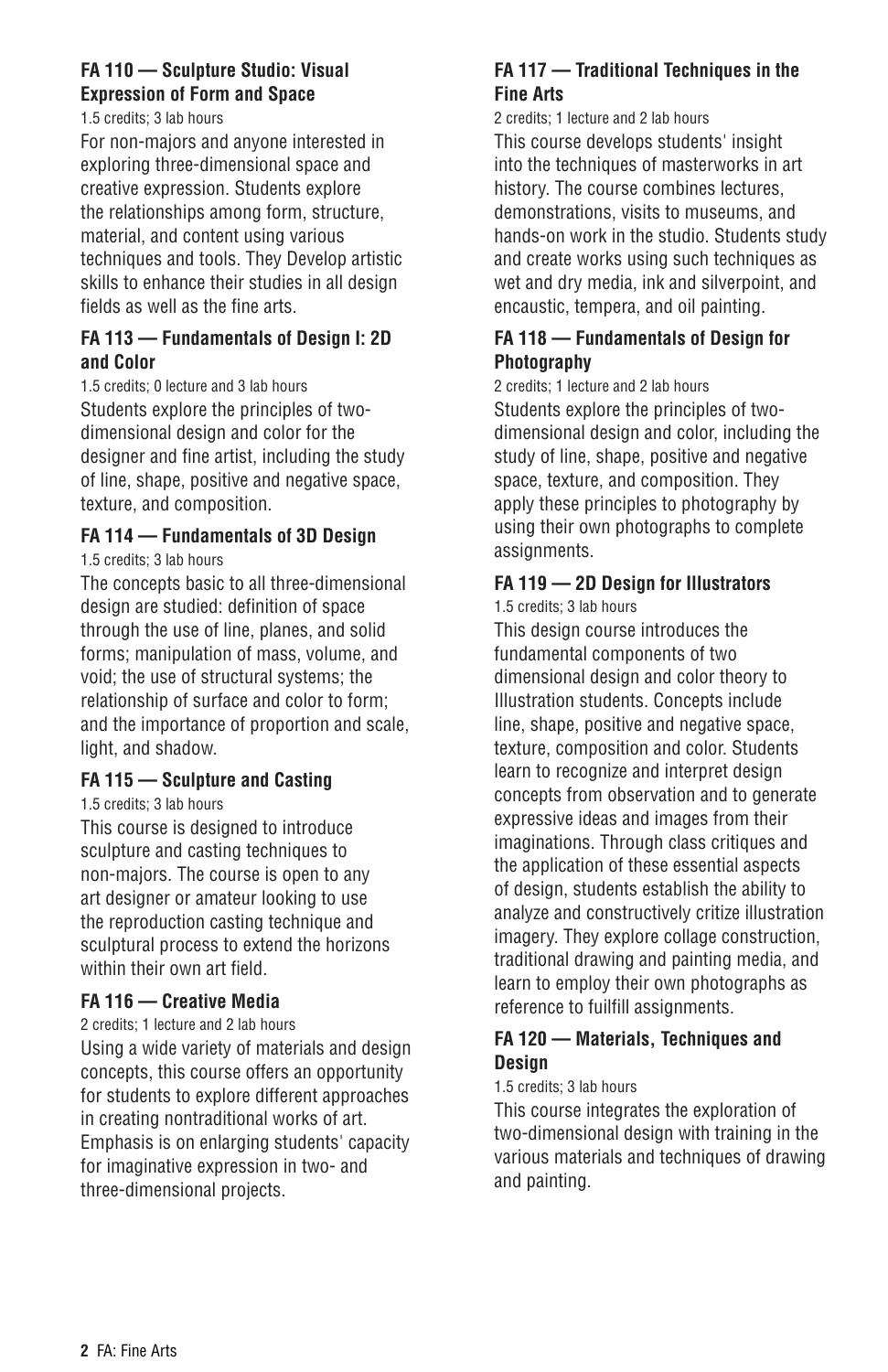### **FA 123 — Wearable Art (Interdisciplinary)**

2 credits; 4 lab hours

This is an interdisciplinary course crosslisted with JD 123. In this team-taught course, students explore the intermingling of sculpture and jewelry. Students connect, interpret and combine traditional fine arts and jewelry-making processes to create wearable art.

### **FA 131 — Life Drawing I**

1.5 credits; 3 lab hours

An introduction to drawing the figure, students study line, proportion, gesture, and composition using pencil and charcoal. Study of anatomy is introduced.

#### **FA 132 — Life Drawing II**

1.5 credits; 3 lab hours

This course continues the study of the figure, with focus on a more sophisticated use of materials and the study of anatomy. Prerequisite(s): FA 131.

### **FA 141 — Drawing I**

#### 1.5 credits; 3 lab hours

This course introduces drawing with an emphasis on developing perceptual skills. Line, value, placement, and perspective with still life and interiors as subjects are studied. Black-and-white materials are used.

### **FA 142 — Drawing II**

#### 1.5 credits; 3 lab hours

A continuation of Drawing I, this course emphasizes compositional concepts using still life, interiors, and the figure. A variety of media, including ink wash and color, are used.

Prerequisite(s): FA 141 or CD 113.

### **FA 143 — Foundation Drawing I**

3 credits; 6 lab hours

This drawing course is the first of two foundation level drawing courses that introduce the fundamental principles and materials used in drawing from direct observation. Subject emphasis is on still-life and the human figure.

Co-requisite(s): FA 151 and HA 112.

### **FA 144 — Foundation Drawing II**

#### 3 credits; 6 lab hours

This drawing course is the second of two foundation level drawing courses that introduce the fundamental principles and materials used in drawing from direct observation. Subject emphasis is on still-life and the human figure. Prerequisite(s): FA 143

Co-requisite(s): FA 152 and HA 231.

### **FA 151 — Painting I**

3 credits; 6 lab hours

An introduction to the use of oil paint, this course uses a perceptual approach to still life and the figure. Color mixing, paint application, and compositional strategies are emphasized.

### **FA 152 — Painting II**

3 credits; 6 lab hours

This course is a continuation of Painting I, focusing on the figure, with further exploration of painting techniques and continued emphasis on drawing, composition, and color. Prerequisite(s): FA 151.

### **FA 153 — Watercolor and Its Applications**

1.5 credits; 3 lab hours

The basic principles of watercolor technique are introduced. Students gain knowledge of color mixing and perception by direct observation and study of color theory as it pertains to watercolor, both transparent and opaque. Museum visits provide the opportunity to examine artists' uses and applications of various techniques.

#### **FA 161 — Sculpture I**

3 credits; 6 lab hours

This basic course emphasizes traditional sculpture skills with the head and full figure as the subject. Clay is the medium.

### **FA 171 — Printmaking I**

1.5 credits; 3 lab hours

Students are introduced to basic printmaking processes, with an emphasis on exploring printmaking as a medium. Relief (woodcut, lino cut), intaglio (etching on metal or plastic), and monotype techniques are explored. Hand tools, edition printing, artists' proofs, and press operation are discussed.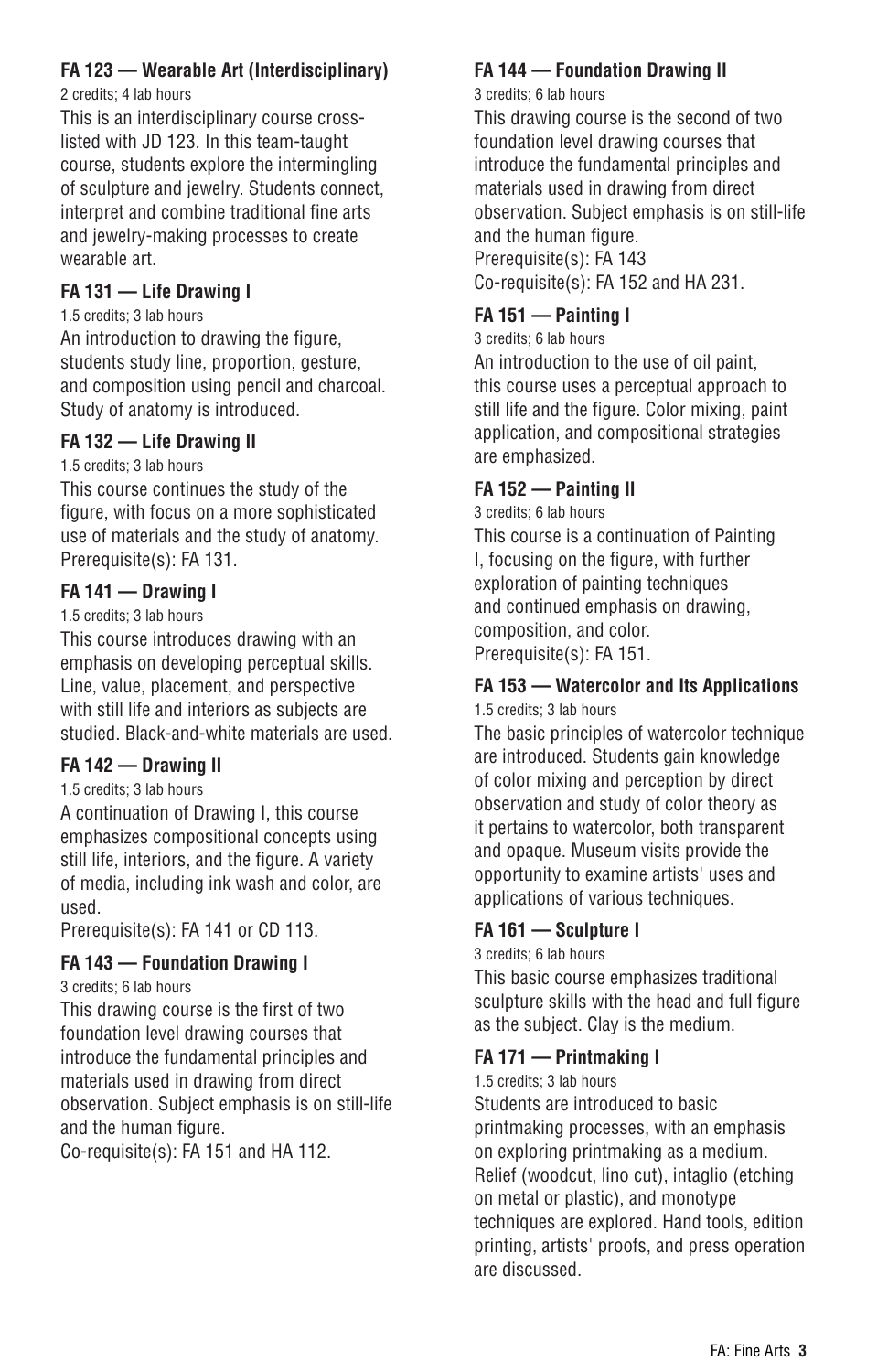### **FA 172 — Printmaking II**

#### 1.5 credits; 3 lab hours

A continuation of Printmaking I, this course studies more advanced printmaking techniques, including color, paper, and metal plate lithography, resulting in the development of a portfolio or artist's book. Prerequisite(s): FA 171.

#### **FA 200 — Advanced Watercolor and Water-based Media**

1.5 credits; 3 lab hours

Introduces students to advanced techniques using watercolor, casein, and egg tempera in large-scale formats on varied surfaces. Students examine many different applications of a wide range of materials and techniques and examples from the history of watercolor, including various color palettes of the masters. Prerequisite(s): FA 153.

### **FA 203 — Drawing for Accessories**

1.5 credits; 3 lab hours

Students draw still life and the figure from observation. Emphasis is on proportion, line, composition, and value. Accessories are incorporated as part of the subject matter from which the students will draw.

#### **FA 204 — Images of the Mind: Introduction to Chinese Calligraphic Art (Interdisciplinary)**

3 credits; 2 lecture and 2 lab hours This is an interdisciplinary is cross-listed with MC 204 introducing students to Chinese calligraphy. Through guided training students gain knowledge of key concepts, methods and techniques of calligraphy and brush pen writing. Students receive a thorough background in the history of the art form and its significance in Chinese culture, literature and language. (G6: The Arts, G9: Other World Civilization).

### **FA 231 — Visualization and the Human Figure I**

1.5 credits; 3 lab hours

A study of the human figure, this course introduces the use of color, experiments with scale and materials, and further develops compositional strategies. Prerequisite(s): FA 144.

#### **FA 232 — Visualization and the Human Figure II**

1.5 credits; 3 lab hours

A continuation of Life Drawing III, this course emphasizes sustained drawings using mixed media and the development of a more complex relationship between the figure and space. Prerequisite(s): FA 231.

### **FA 255 — Intermediate Methods and Approaches - Painting III**

3 credits; 6 lab hours

A continuation of FA 151 and FA 152, this course further explores compositional strategies, color dimensionality, and process.

Prerequisite(s): FA 152.

### **FA 256 — Intermediate Methods and Approaches - Painting IV**

3 credits; 6 lab hours

This course is the culmination of learned painting skills for the Fine Arts A.A.S. student. Through varying approaches and methods, students continue their investigation of scale, material and process. Prerequisite(s): FA 255.

### **FA 261 — Sculpture II**

3 credits; 6 lab hours

This course is a continuation of the aims of Sculpture I with emphasis on the use of new materials and methods. Prerequisite(s): FA 161.

#### **FA 271 — Intaglio**

2 credits; 4 lab hours

This course covers the fundamentals and processes of intaglio printmaking. Drypoint, hard ground, soft ground, and aquatint is covered.

Co-requisite(s): FA 255.

### **FA 272 — Relief Printmaking**

2 credits; 4 lab hours

This course places emphasis on wood cut, color printing, paper types, and large scale printing. Prerequisite(s): FA 271

Co-requisite(s): FA 256.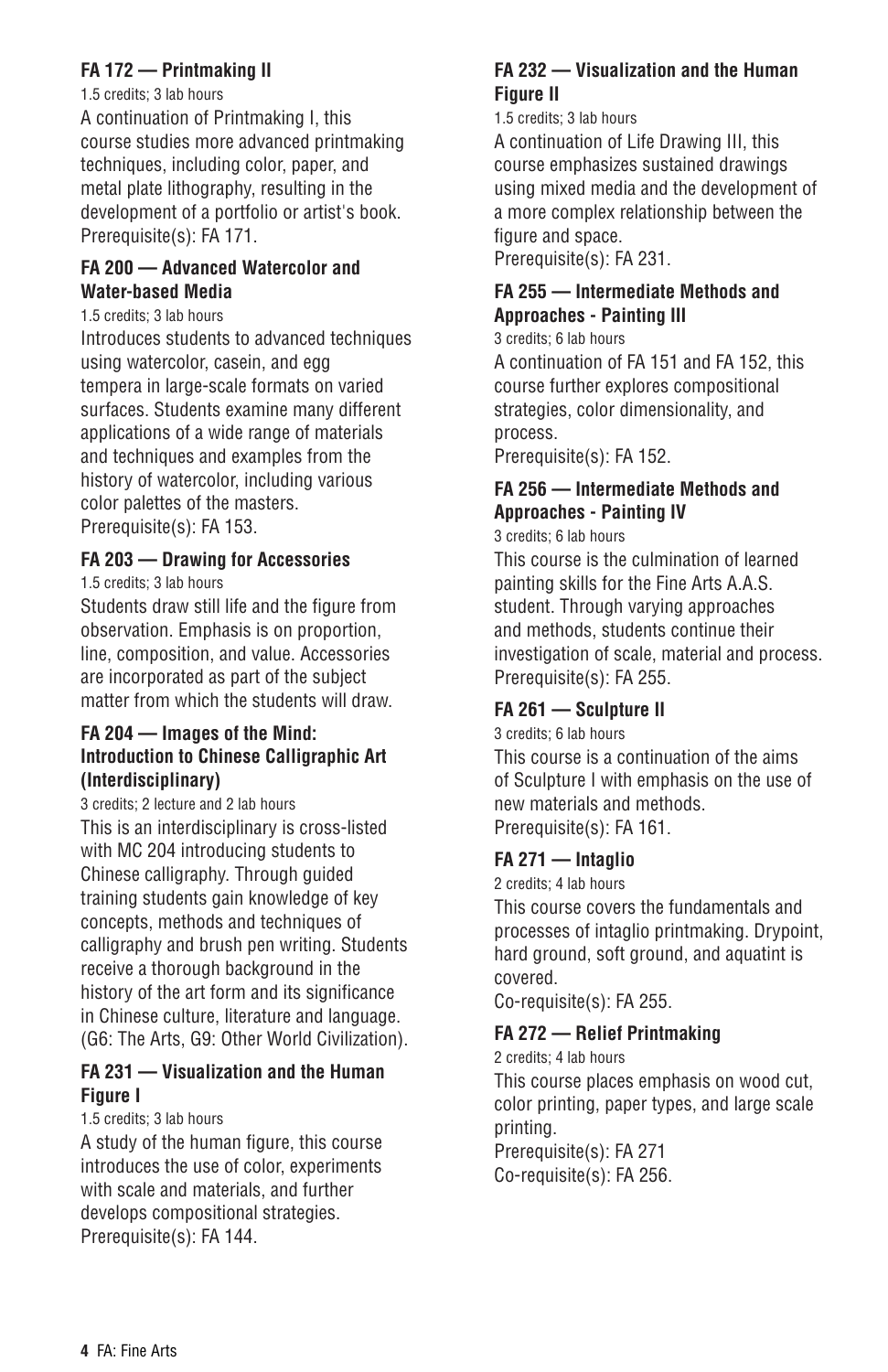### **FA 299 — Independent Study in Fine Arts**

1-3 credit

Prerequisite(s): a minimum 3.5 GPA and approval of instructor, chairperson, and dean for Art and Design.

### **FA 301 — Anatomy for Toy Designers**

1.5 credits; 3 lab hours

For Toy Design students. Students learn the basic human bone and muscle structure and compare it to the anatomies of other living forms in order to nurture creativity and invention.

#### **FA 341 — Drawing Workshop/ Experimental Drawing**

1.5 credits; 3 lab hours

Experimenting with material, scale, imagery, and process, students integrate observation, imagination-invention, abstraction, and conceptualization into their working methods. Through the drawing process, students develop their perception of visual components and their relationships in the physical world.

Prerequisite(s): FA 142 or FA 232 or equivalent

Co-requisite(s): FA 351.

### **FA 351 — Painting V: Contemporary Concepts**

3 credits; 6 lab hours

This course focuses on contemporary issues in painting, introducing research as a component of painting and facilitating students' development of a self-determined studio practice. Working through inquiry and experimentation, students will explore individual development of process, subject, form, and content. Sources will include observed, invented, appropriated, and digital imagery.

Prerequisite(s): FA 256.

### **FA 352 — Painting VI: Sources of Painted Imagery**

3 credits; 6 lab hours

Students develop their own vocabulary by learning to assimilate multiple sources of information and processes to meet their own creative needs. Art of other cultures, technology, personal psychology, and popular cultures provide resources for their work.

Prerequisite(s): FA 351.

### **FA 361 — Sculpture III: Advanced Traditional Materials**

#### 3 credits; 6 lab hours

The study of figurative sculpture in abstract or realistic modes continues, using such materials as wax, plaster, stone, wood, and clay. Concepts include fragmentation and/or large-scale execution of the subject. Prerequisite(s): FA 261 or equivalent.

### **FA 362 — SCULPTUREIV:NEW MATERIALS**

3 credits; 6 lab hours

The exploration of sculpture continues with a focus on how the choice of materials communicates artistic voice and sensibilities. Students are introduced to the concept of public art and site-specific works.

### **FA 363 — Sculpture: Casting as a Creative Medium**

3 credits; 6 lab hours

Mold-making and casting as methods of reproduction, a way to transfer work into other materials, and a medium of sculptural expression are studied. Students research the use of traditional and nontraditional materials and produce finished works of art using the methods of mold-making and casting. A commercial casting operation is observed.

Prerequisite(s): FA 361.

### **FA 371 — Printmaking III: Advanced Works on Paper**

#### 2 credits; 4 lab hours

Projects in lithography, relief, intaglio, stencil, collagraph, and the monotype are undertaken to explore both traditional and contemporary ideas in visual expression. Prerequisite(s): FA 272 Co-requisite(s): FA 351.

## **FA 411 — Interdisciplinary Media**

1.5 credits; 3 lab hours

Exploring the use of technology in art, students break traditional boundaries that have defined the disciplines of painting, photography, sculpture, and printmaking in order to create multimedia work. Prerequisite(s): FA 451.